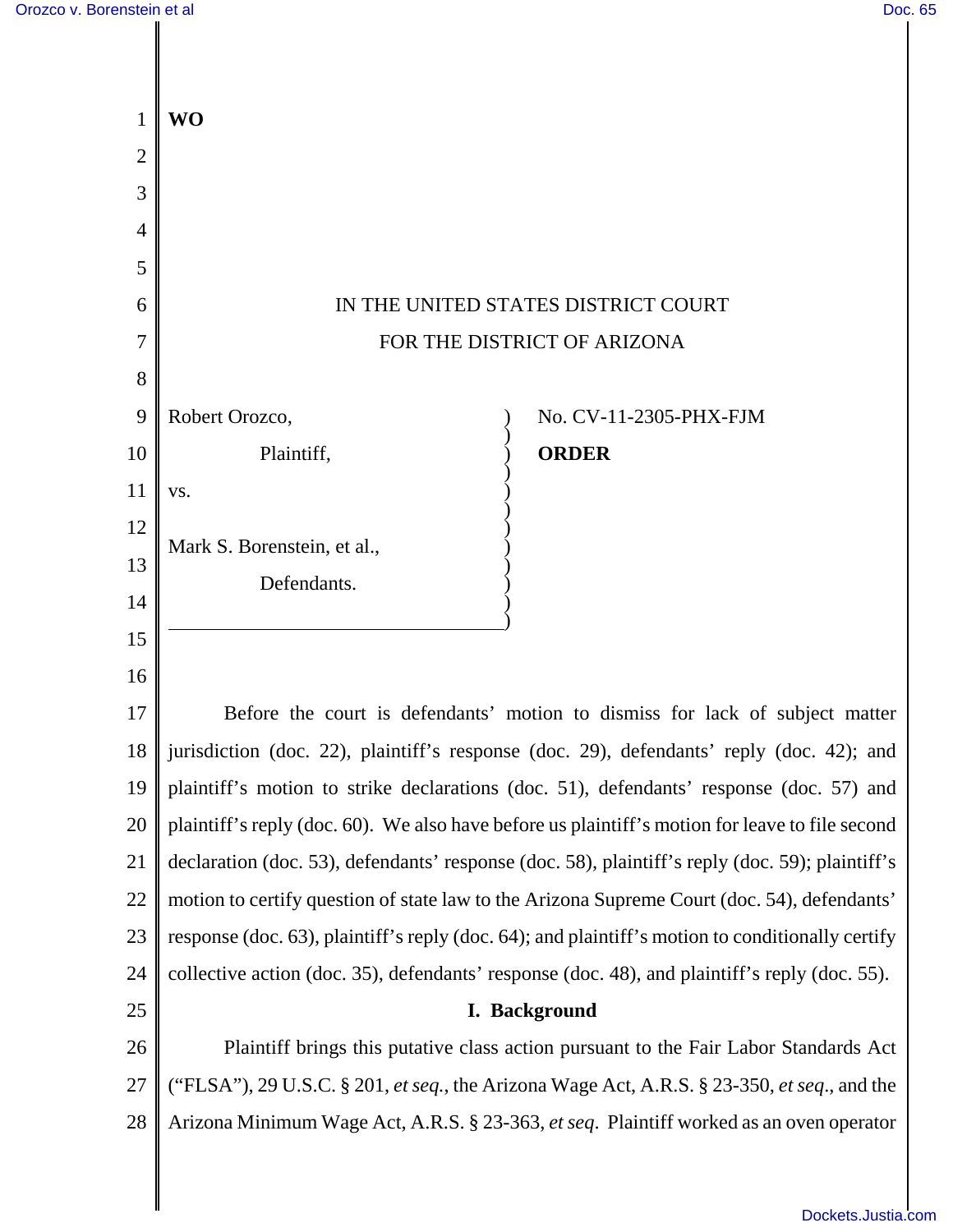1 2 3 4 5 6 7 8 9 10 11 in the bagel baking operations of defendant Bada Bing Baking, LLC, doing business as Chompie's Wholesale Bakery (defendants collectively referred to as the "Bakery"). Plaintiff contends that the Bakery violated the FLSA, as well as Arizona's wage statutes, by failing to pay plaintiff and other similarly situated employees the required federal and state minimum wages for covered nonexempt employees. Plaintiff contends that, although the employees are paid slightly more than the minimum wage required by federal and state law, 29 U.S.C. § 206(a), A.R.S. § 23-363(A), the Bakery has implemented a policy of deducting certain work-related expenses from the employee's paychecks, leaving their net pay below minimum wage. Specifically, plaintiff alleges that the Bakery deducts \$12.50 per paycheck for uniform laundering, \$10.00 for initial and lost electronic keys, \$5.00 for initial and lost time cards, and \$24.00 for "food handlers" health cards from Maricopa County.

12 13 14 15 16 After this lawsuit was filed, the Bakery reimbursed 51 current and former "minimum wage" employees for the uniform-related fees incurred in the 2 years preceding the filing of this lawsuit, along with liquidated damages as prescribed by 29 U.S.C. § 216(b). The Bakery contends that because it has tendered full payment for all claimed violations, there is no remaining live case or controversy, rendering this case moot.

17

### **II. Motion for Leave to File Second Declaration**

18 19 20 21 22 23 Plaintiff first moves for leave to file a second declaration of Nicholas J. Enoch in support of his motion to conditionally certify a collective action. The Bakery opposes the second declaration because it contains legal arguments that should have been presented in a brief, and not a declaration. We agree with the Bakery that plaintiff's second Enoch declaration is replete with legal argument and analysis, not properly included in a declaration. Plaintiff's motion for leave to file a second declaration is denied (doc. 53).

24

#### **III. Motion to Strike**

25 26 27 28 Plaintiff moves to strike four declarations (docs. 39, 40, 41, and 43) filed by the Bakery in connection with its reply in support of its motion to dismiss. Plaintiff contends that the declarations are improper because they contain new facts and arguments. We disagree. The Bakery's declarations were filed in response to allegations contained in

- 2 -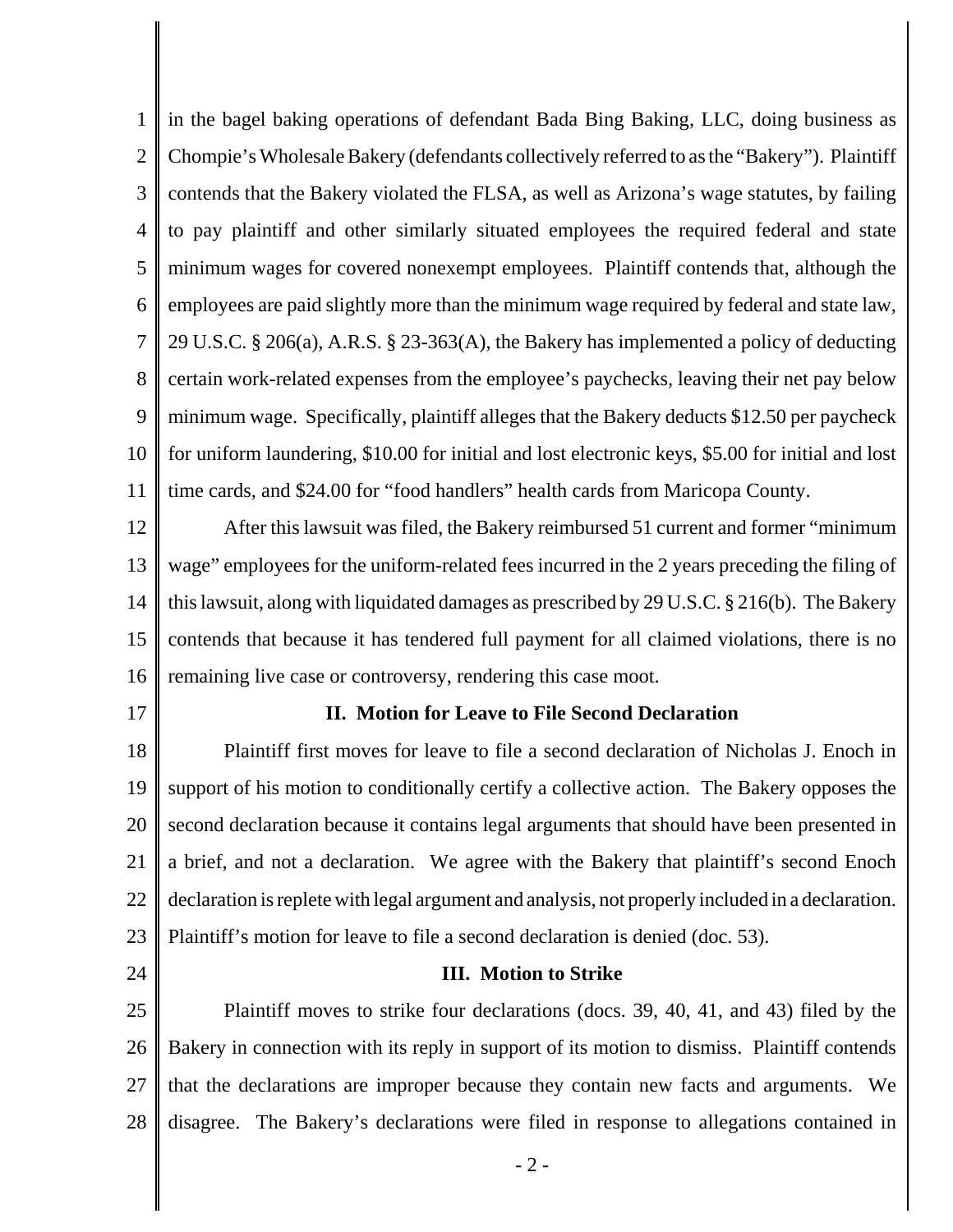1 2 3 4 5 6 plaintiff's response to the motion to dismiss. In his response, plaintiff challenges the reason for his termination from the Bakery, and contends that notwithstanding the tender of payment for laundering expenses, plaintiff is also owed reimbursement for improper deductions for time, key, and health cards. The Bakery's declarations directly address these arguments. It is axiomatic that a party is entitled to present evidence in a reply brief to rebut arguments raised in the opposing party's response brief. Plaintiff's motion to strike is denied (doc. 51).

7

## **IV. Motion to Dismiss**

8 9 10 11 12 The Bakery contends that because it reimbursed plaintiff and 51 current and former "minimum wage" employees for the uniform laundering fees deducted from paychecks in the 2 years preceding the filing of this lawsuit, along with an additional equal amount as liquidated damages available under 29 U.S.C. § 216(b), in full satisfaction of all claimed violations, there is no remaining live case or controversy, rendering this case moot.

13 14 15 16 17 18 19 20 21 22 23 Article III of the United States Constitution limits the jurisdiction of federal courts to "actual 'Cases' and 'Controversies.'" U.S. Const. art. III, § 2. When the issues presented in a case are no longer live or the parties lack a legally cognizable interest in the outcome, the case becomes moot and the court no longer has subject matter jurisdiction. When a Rule 12(b)(1), Fed. R. Civ. P., attack is factual, we may look beyond the complaint to affidavits and other evidence properly before the court without having to convert the motion into one for summary judgment, and we need not presume the truthfulness of plaintiff's allegations. White v. Lee, 227 F.3d 1214, 1242 (9th Cir. 2000). It is then incumbent upon the party opposing the motion to present affidavits or other evidence in order to satisfy its burden of establishing that the court has subject matter jurisdiction. St. Clair v. City of Chico, 880 F.2d 199, 201 (9th Cir. 1989).

24 25 26 27 28 "Where the jurisdictional issue is separable from the merits of the case, the judge may consider the evidence presented with respect to the jurisdictional issue and rule on that issue, resolving factual disputes if necessary." Thornhill Publ'g Co. v. General Tel. & Elecs. Corp., 594 F.2d 730, 733 (9th Cir. 1979). Here, the Bakery's factual attack on whether plaintiff has been made whole by the Bakery's tender does not implicate the merits of plaintiff's FLSA

- 3 -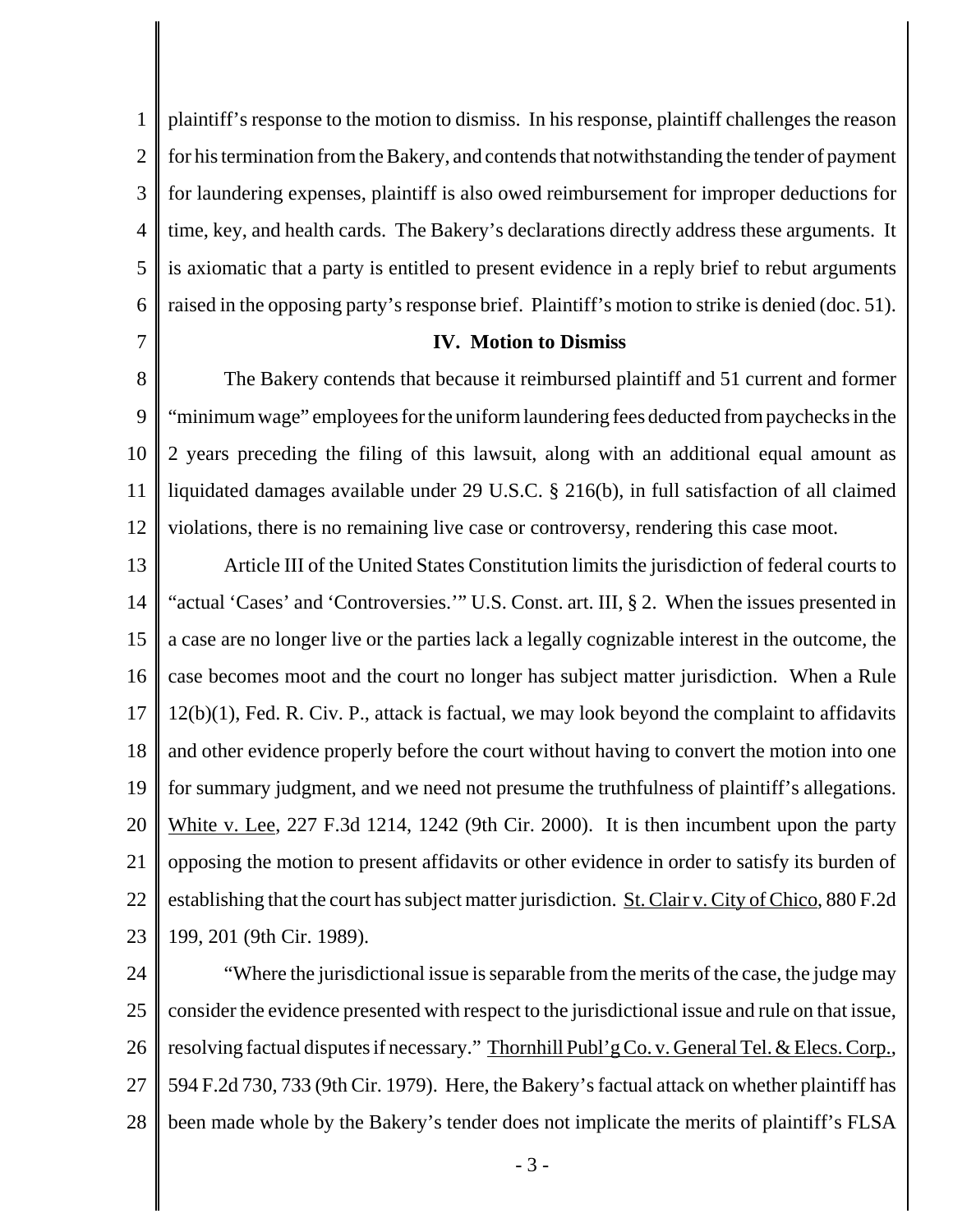1 2 3 4 5 claim. The factual issue is a question of damages not liability. The existence of plaintiff's FLSA cause of action is not dependent on the amount of plaintiff's potential recovery. Therefore, because the factual attack on subject matter jurisdiction is not intertwined with the merits of plaintiff's cause of action, we may proceed under Rule 12(b)(1) to resolve the jurisdictional issues of fact.

6 7 8 9 10 11 12 13 14 15 16 17 18 Courts are hesitant to permit a defendant to render a putative class action moot by making an offer of judgment to the named plaintiff only, whether before or after a motion to certify the class is filed. See, e.g., Deposit Guar. Nat'l Bank v. Roper, 445 U.S. 326, 339, 100 S. Ct. 1166, 1174 (1980); cf. Symczyk v. Genesis Healthcare Corp., 656 F.3d 189 (3d Cir. 2011), cert. granted, 2012 WL 609478 (June 25, 2012) (holding that an FLSA action filed by a single plaintiff does not become moot when the defendants made a Rule 68 offer of judgment that satisfied only the named plaintiff's claims). But here, because the tender was made not only to the named plaintiff, but also members of the putative class, those concerns are not present. The Bakery has submitted sworn testimony and documentation that it in good faith attempted to identify all employees who might have been entitled to reimbursement, and has paid all minimum wage current and former Bakery employees double the amount previously deducted for laundering uniforms over the past 2 years. Plaintiff offers no evidence to rebut this claim.

19 20 21 22 Instead, plaintiff disputes that the Bakery's tender fully satisfies his claims so as to render this case moot. He contends that he has not been fully compensated for his claims because (1) he seeks damages for a third year due to the Bakery's "willful" FLSA violations, and (2) he was not reimbursed for a time, key or food handler's card. Response at 10.

23

# **A.**

24 25 26 27 28 Plaintiff first argues that the amount tendered is insufficient to moot his case because it only covered a 2-year period, and he seeks enhanced damages for 3 years. Generally the statute of limitations for an FLSA violation is 2 years. 29 U.S.C. § 255(a). However, when the alleged FLSA violation is "willful," the statute of limitations extends to 3 years. Id.. Plaintiff argues that because he has alleged that the Bakery's FLSA violation was "willful,"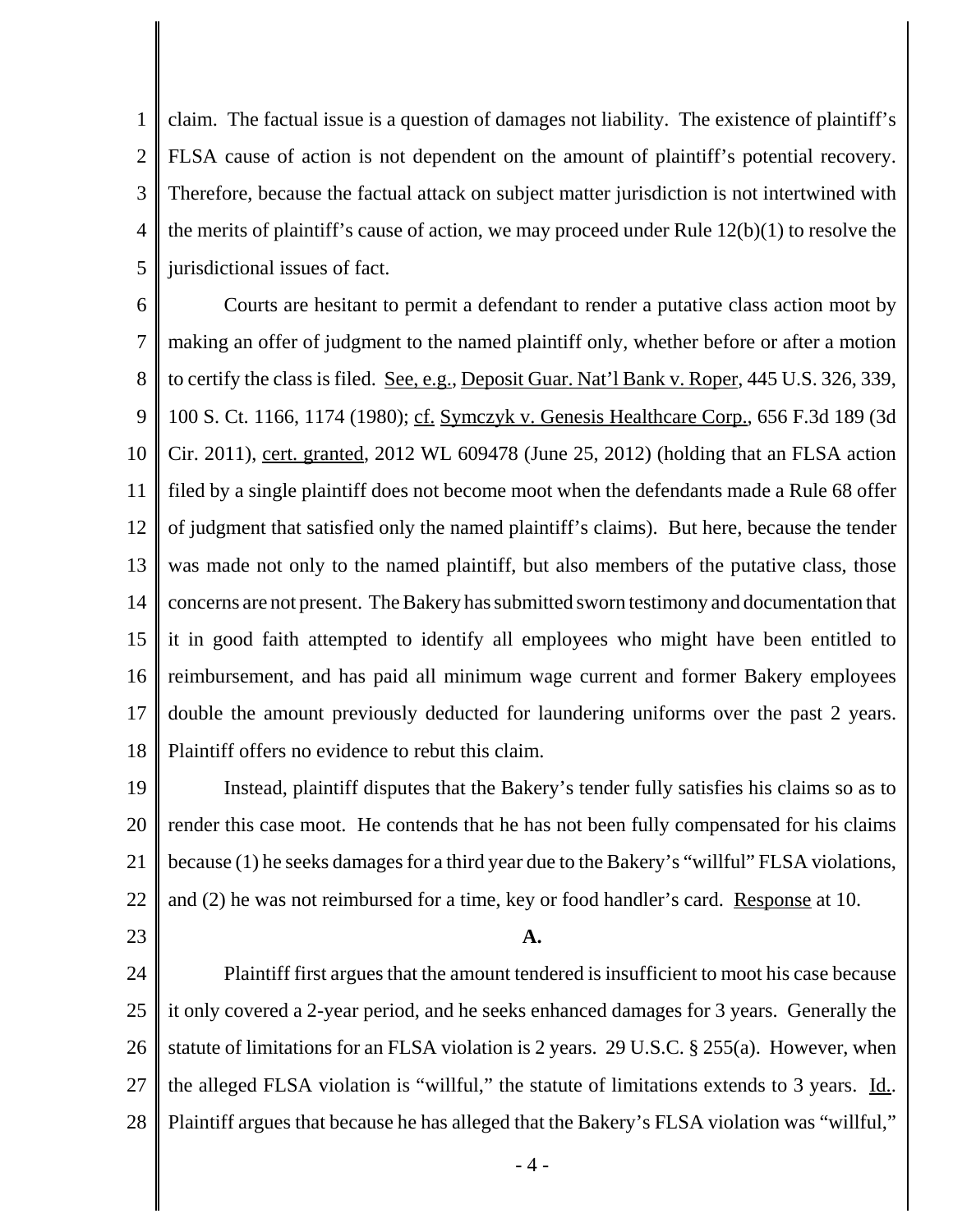1 see Compl. ¶¶ 31-33, he is entitled to a third year of damages.

2 3 4 5 6 7 8 9 10 11 Willfulness may be found where "the employer either knew or showed reckless disregard for the matter of whether its conduct was prohibited by the statute." McLaughlin v. Richland Shoe Co., 486 U.S. 128, 133, 108 S. Ct. 1677, 1681 (1988). Plaintiff alleges only that the Bakery "willfully" failed to pay wages due to plaintiff and other employees. Compl. ¶¶ 31-33. This conclusory allegation is insufficient to satisfy Rule 8(a)(2), Fed. R. Civ. P., pleading requirements. Under Rule 8, "a complaint must contain sufficient factual matter, accepted as true, to 'state a claim to relief that is plausible on its face.'" Ashcroft v. Iqbal, 556 U.S. 662, 677, 129 S. Ct. 1937, 1949 (2009) (quoting Bell Atl. Corp. v. Twombly, 550 U.S. 544, 570, 127 S. Ct. 1955, 1974 (2007)). Legal conclusions couched as factual allegations are insufficient to demonstrate plausibility.

12 13 14 15 16 17 Plaintiff's conclusory allegations of willfulness, without any evidentiary detail, are insufficient to state a plausible claim of "willfulness." Because plaintiff has not adequately pled willfulness, the 2-year statute of limitations applies and plaintiff is eligible for reimbursement going back only 2 years from the date the complaint was filed. The Bakery's uncontradicted evidence demonstrates that plaintiff has been fully reimbursed for deductions made during this period of time.

18

## **B.**

19 20 21 22 23 24 25 26 27 28 Plaintiff next contends that the tender is insufficient to render his claim moot because he was not reimbursed for a time card, key card, or food handler's card. He premises all of his statements regarding deductions other than uniform deductions "[u]pon the best of my recollection." Plaintiff's Decl. ¶ 4 (doc. 30). In other words, he thinks he remembers being charged for new time and key cards when he was hired, but he does not affirmatively state that he was. Likewise, plaintiff does not allege that he ever had to replace a time or key card. The Bakery, on the other hand, submits sworn testimony and documents demonstrating that no deductions for new or replacement time cards or key cards were ever made from plaintiff's pay. Shaw Decl. ¶ 3 (doc. 41); Shirli Borenstein Decl. ¶ 25 (doc. 23). Plaintiff has presented no evidence to dispute this claim.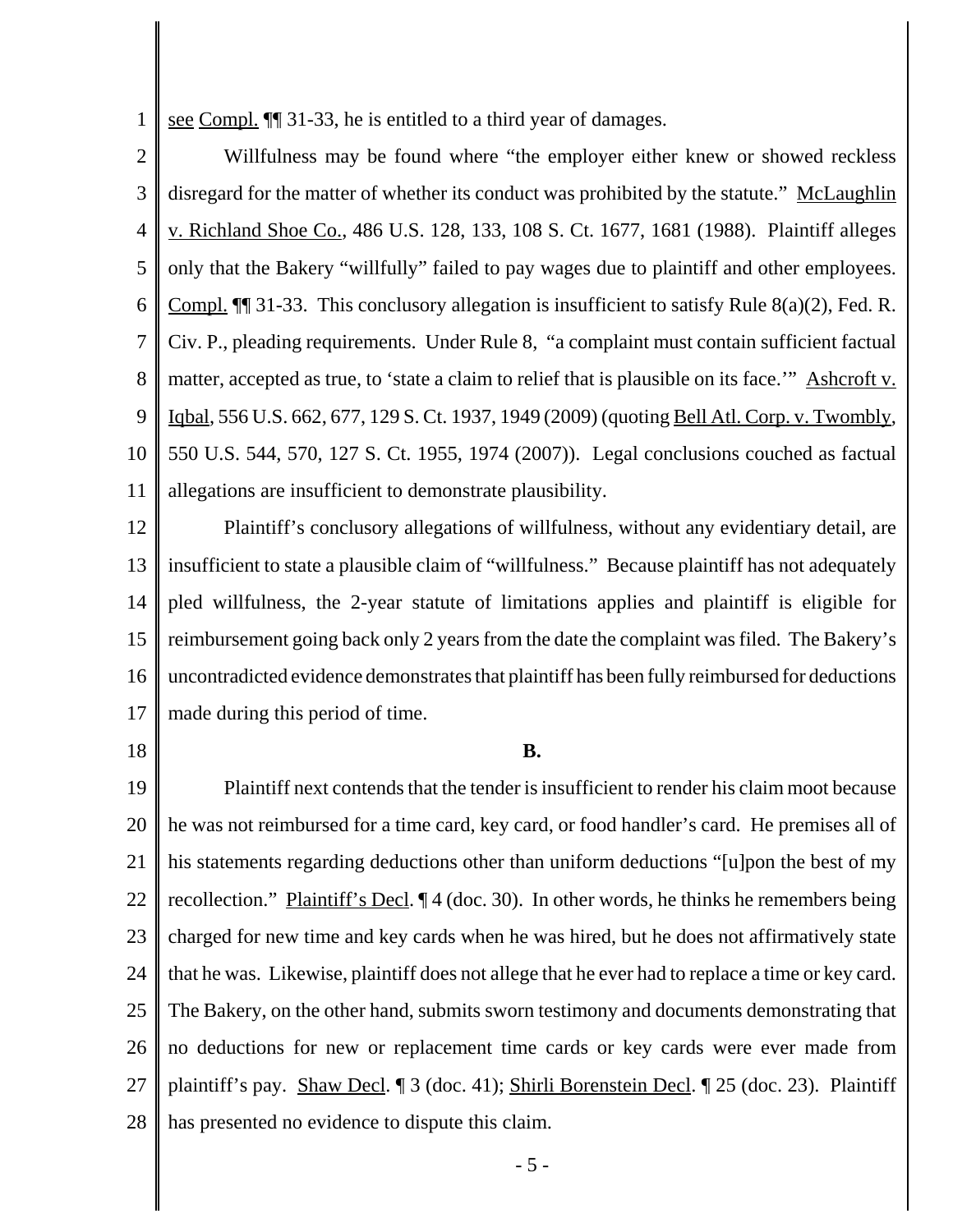1 2 3 4 5 6 7 Similarly, plaintiff does not allege that a deduction from his pay was made for a food handler's card from Maricopa County. Rather, he states that he was required to obtain a food handler's card as a condition of his employment, and that in the past, the Bakery had covered this cost for employees. The Bakery's uncontradicted evidence demonstrates that it has never paid for employees' food handler cards. Moreover, plaintiff points to no rule or regulation requiring an employer to cover the cost of such a card. Plaintiff has failed to state a claim under the FLSA regarding time, key, or food handler's cards.

8

# **C. Prejudgment Interest**

9 10 11 12 13 14 15 Plaintiff generically argues that this case is not moot because he seeks "interest." Response at 9, 10. Although this is an insufficient response to a motion to dismiss, we note that a plaintiff cannot recover both prejudgment interest and liquidated damages under the FLSA. Brooklyn Sav. Bank v. O'Neil, 324 U.S. 697, 715, 65 S. Ct. 895, 906 (1945); see also Ford v. Alfaro, 785 F.2d 835, 842 (9th Cir. 1986) (recognizing that it is well established that "in the absence of a liquidated damage award, pre-judgment interest is necessary to fully compensate employees for the losses they have suffered").

16

#### **D. Additional Discovery**

17 18 19 20 21 22 23 Plaintiff has failed to produce a disputed issue of fact as to whether he has been fully reimbursed for improper wage deductions. Although he has requested an opportunity to conduct additional discovery, he has made no showing that, if given the opportunity, additional discovery would produce evidence supporting the requisite jurisdictional facts. Instead, the Bakery's affidavits and exhibits demonstrate that the controlling questions of fact, particularly those related to deductions from plaintiff's pay, are undisputed. Therefore, plaintiff has made no showing that additional discovery would be worthwhile.

24 25 26 27 28 While the voluntary cessation of challenged conduct does not ordinarily render a case moot because of the possibility of a resumption of the challenged conduct in the future, Knox v. Serv. Emp. Int'l Union, 132 S. Ct. 2277, 2287 (2012), here, plaintiff is no longer employed by the Bakery, is not eligible for rehire, 2nd Borenstein Decl. ¶ 5 (doc. 43), and is thus unaffected by the Bakery's future conduct.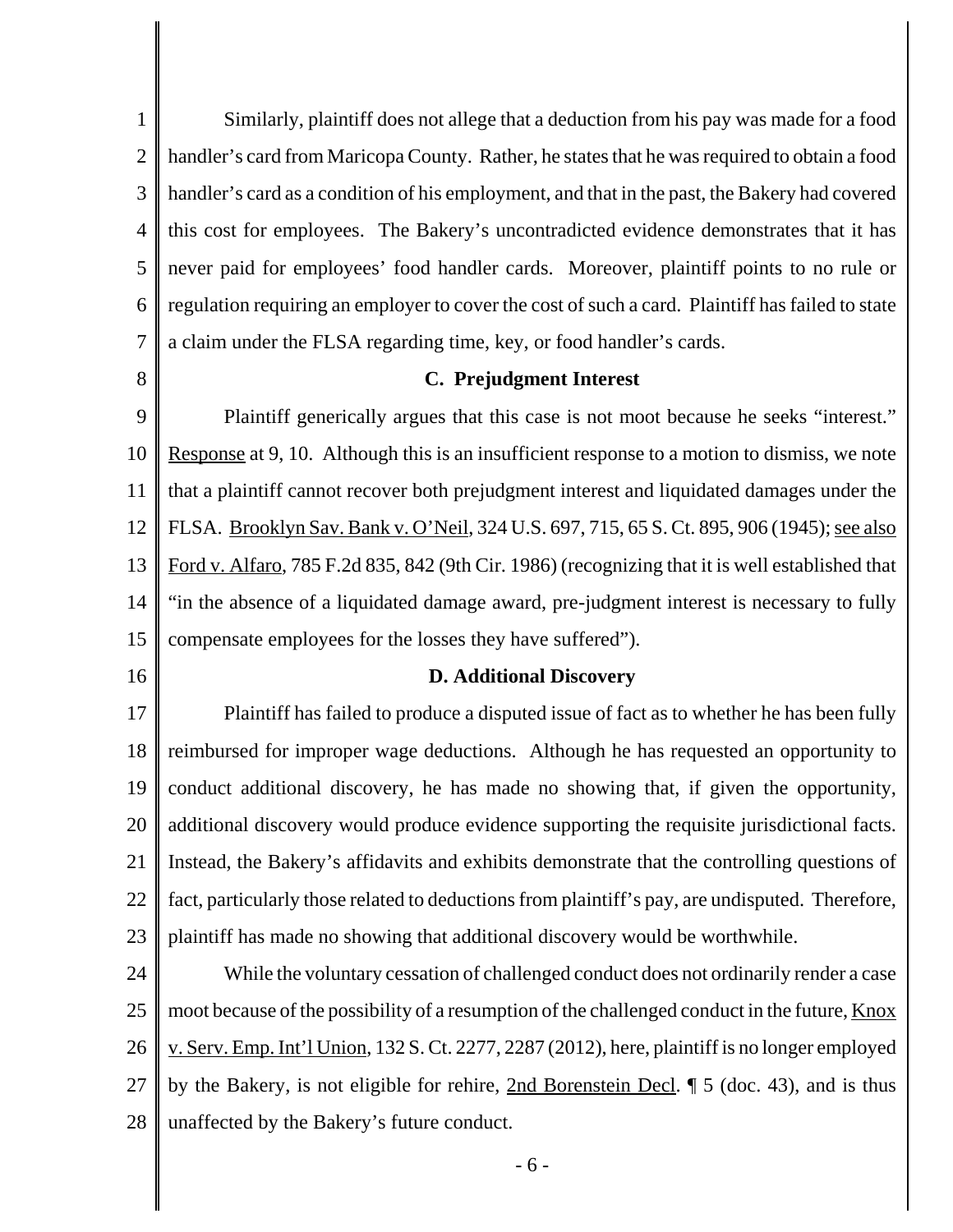1 2 3 We conclude that plaintiff's FLSA claim is moot because there is no longer a live case or controversy. Therefore, we grant the Bakery's motion to dismiss this claim for lack of subject matter jurisdiction (doc. 22).

4

# **V. Motion to Conditionally Certify Collective Action**

5 6 7 8 9 10 11 12 13 14 15 Because plaintiff's personal claims are moot, he has no standing to represent a class. A "class representative must be part of the class and possess the same interest and suffer the same injury as the class members." Gen. Tel. Co. of Sw. v. Falcon, 457 U.S. 147, 156, 102 S. Ct. 2364, 2370 (1982) (quotation omitted). Individuals without claims themselves cannot represent a class who may have claims. Id. If "none of the named plaintiffs purporting to represent a class establishes the requisite of a case or controversy with the defendants, none may seek relief on behalf of himself or any other member of the class." O'Shea v. Littleton, 414 U.S. 488, 494, 94 S. Ct. 669, 675 (1974). Here, plaintiff may not represent the potential class because his personal claims are moot. Therefore, he has no standing to raise claims on behalf of other potential class members. Plaintiff's motion to conditionally certify collective action is denied (doc. 35).

16

#### **VI. Supplemental Jurisdiction/Motion to Certify Question of State Law**

17 18 19 20 21 22 23 24 25 26 27 28 Plaintiff has also asserted various state law claims based on Arizona's wage payment statutes. Where a court dismisses a federal claim for lack of subject matter jurisdiction, it has no discretion to exercise supplemental jurisdiction over the state law claims. Herman Family Rev. Trust v. Teddy Bear, 254 F.3d 802, 806 (9th Cir. 2001); 28 U.S.C. § 1367(a) (supplemental jurisdiction may only be invoked after a court has established original jurisdiction). Because we have dismissed the federal claim as moot, we had no original jurisdiction upon which supplemental jurisdiction could attach. Accordingly, the state law claims are also dismissed. Even if jurisdiction existed, having dismissed the federal claim, we would decline to exercise jurisdiction over the state claims under 28 U.S.C. § 1367(c)(3). Plaintiff also asks us to certify the question of attorney's fees under A.R.S. § 23- 364(G) to the Arizona Supreme Court. Because we have dismissed all state law claims, the motion to certify the question is denied as moot (doc. 54).

- 7 -